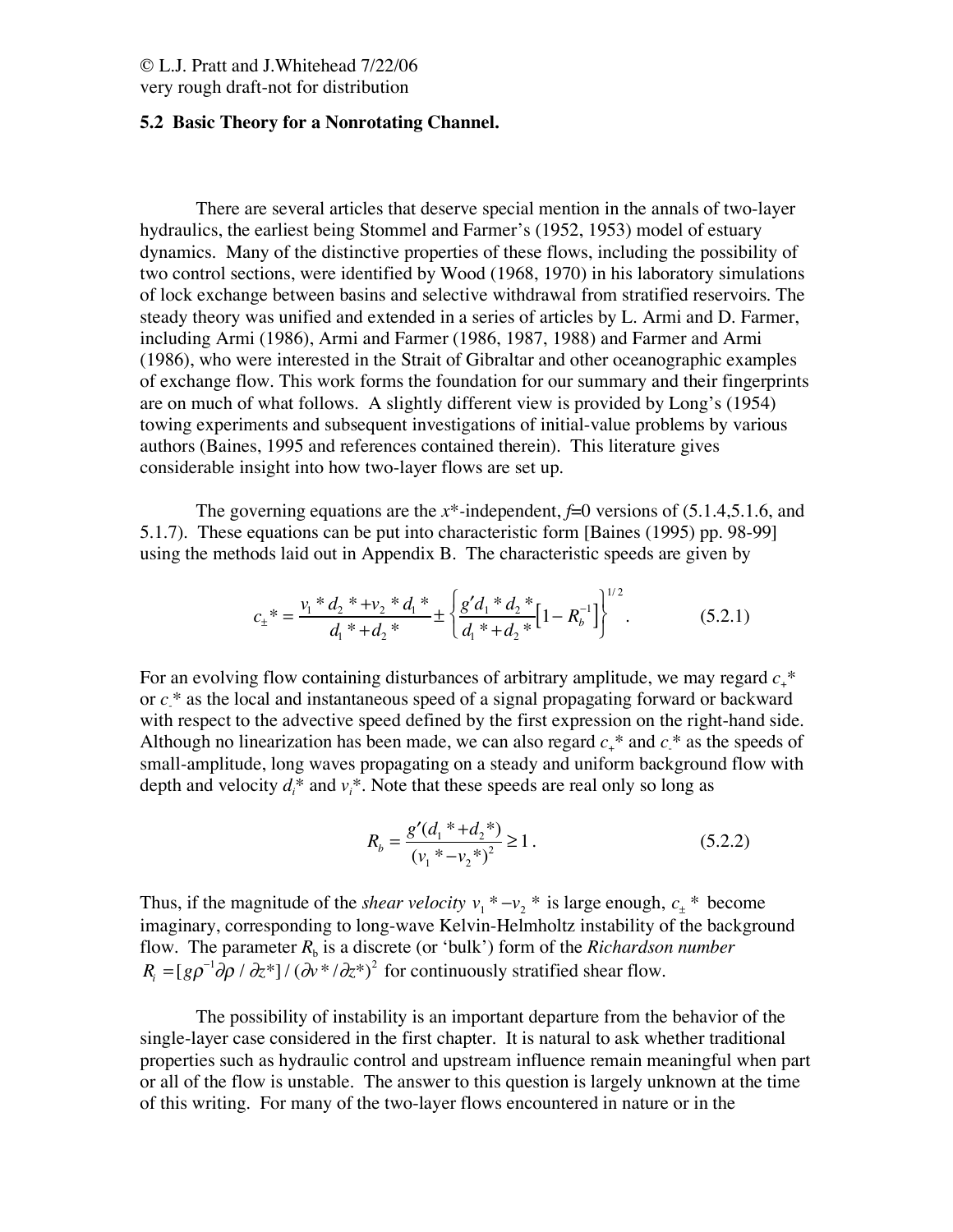#### © L.J. Pratt and J.Whitehead 7/22/06 very rough draft-not for distribution

laboratory, the primary instabilities occur in supercritical regions away from control sections. The associated disturbances propagate away from the control section(s) and conditions there remain steady.

There is another aspect of the stability issue that bears consideration. An analysis (e.g. Turner 1973, Sec. 4.1) of the inviscid, two-layer system with respect to an arbitrarily short (nonhydrostatic) disturbances shows that the flow is *always* unstable provided that  $v_1^* \neq v_2^*$ . In a two-layer system with infinite layer depths, for example, all sinusoidal interfacial waves with lengths less than  $\pi |v_1^* - v_2^*| / g'$  are unstable. The resulting mixing can destroy the sharp interface and create an intermediate transitional layer. Wilkinson and Wood (1985) present a laboratory demonstration using a hydraulically driven, two-layer system. If the shear is weak, unstable waves have small scales and the intermediate layer remains thin. Its thickness  $d_i^*$  can be estimated using the hypothesis that the layer will grow until the mean flow becomes stable. A necessary condition for instability of a thin, laminar, intermediate layer is that the bulk Richardson number  $g'd_1 * / (v_1 * - v_2 * )^2$  based on  $d_1^*$  falls beneath 1/4. Empirical evidence (e.g. Thorpe 1973 and Koop and Browand 1979) suggests a transitional value closer to 0.3, and thus the expected layer thickness is

$$
d_{I}^* \cong 0.3(v_1^* - v_2^*)^2 / g'.
$$

As long as  $d_1^*$  remains much less than  $d_1^*$  and  $d_2^*$  the presence of the intermediate layer may to a first approximation be disregarded and the two-layer protocol adopted.

Some of the important differences between single- and two-layer hydraulics may be anticipated from an examination of the formula for the long-wave phase speed. If the background flow is at rest, (5.2.1) reduces to

$$
c_{\pm}^* = \pm \left( \frac{g'd_1 * d_2 *}{d_1 * d_2 *} \right)^{\frac{1}{2}}.
$$
 (5.2.3)

When the lower layer is relatively thin  $(d_2^* \ll d_1^*)$ ,  $c_{\pm}^*$  reduces to the value  $\pm \sqrt{g'd_2^*}$ for a single layer under reduced gravity. A corresponding result for the upper layer is obtained by taking  $d_2^* \ll d_1^*$ . If the total depth  $d_2^* \star d_1^*$  is held constant while the interface is varied from the top to bottom boundary,  $|c_{\pm}^*|$  vary from zero to their maximum values at mid-depth  $(d_1^* = d_2^*)$ , then back to zero. This is quite different from the case of a resting single layer, in which  $|c_{\pm}^*|$  increases monotonically as the lower layer depth increases.

From (5.2.1) it can be shown that

$$
c_{+} * c_{-} * = \frac{g'd_{1} * d_{2} *}{d_{1} * + d_{2} *} \left(\frac{v_{1} * ^{2}}{g'd_{1} *} + \frac{v_{2} * ^{2}}{g'd_{2} *} - 1\right),
$$
\n(5.2.4)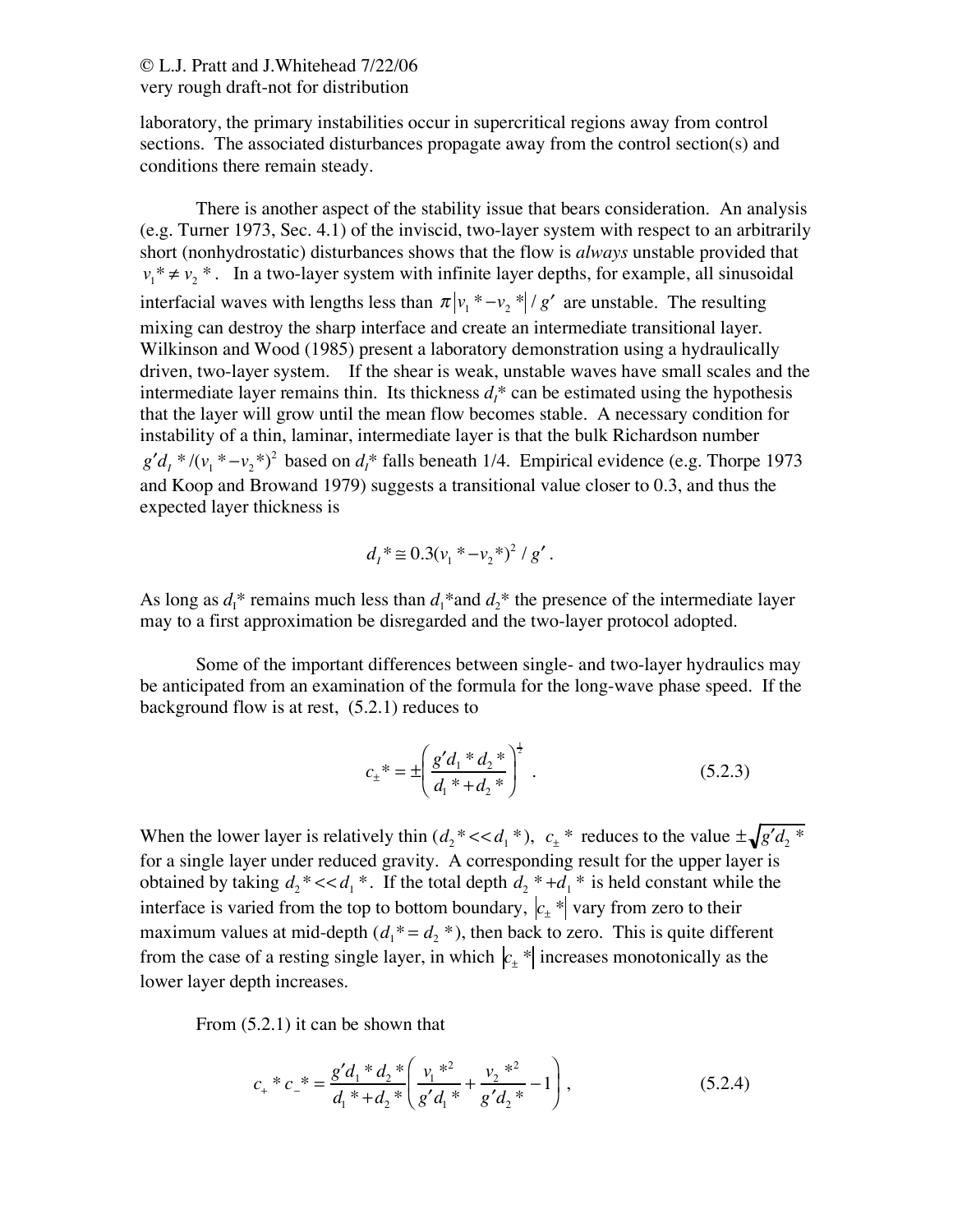and thus at least one of the characteristic speeds is zero if the sum of the layer Froude numbers,

$$
F_1 = \frac{v_1^*}{(g'd_1^*)^{1/2}} \text{ and } F_2 = \frac{v_2^*}{(g'd_2^*)^{1/2}},
$$
\n(5.2.5)

is unity. This result makes it convenient to define a *composite* Froude number *G* such that

$$
G^2 = F_1^2 + F_2^2, \tag{5.2.6}
$$

Critical flow corresponds to  $G^2=1$ , implying that one or both of  $c_{\pm}^*$  is zero. If  $G^2<1$  then (5.2.4) indicates that the product of  $c_{+}^{*}$  and  $c_{-}^{*}$  is  $\leq 0$ , implying that the two internal gravity waves propagate in opposite directions. This type of flow is considered *subcritical* since information can move in both directions. Similarly,  $G^2 > 1$  implies that both waves propagate in the same direction and the flow is *supercritical*.These definitions avoid reference to 'upstream' or 'downstream', a tacit acknowledgement that two layers may flow in opposite directions.Thus, supercritical flow may have both waves moving in the +*y*\* direction or *vice versa.* It is not meaningful to talk about the criticality of an individual layer unless the other layer is inactive. For example, it is not meaningful to state that layer 1 is 'critical' when  $F_1=1$ , unless  $F_2\ll 1$ . (However, it can be stated with certainty that the two layer flow is supercritical if either  $F_1$  or  $F_2$  is >1.)

Imagine a flow that is evolving in the *y*\*-direction due to changes in the channel geometry and suppose that this flow undergoes a transition from stable to unstable at a particular *y*\*. Since  $R_b$ =1 at that section (5.2.1) requires that  $c_+$ <sup>\*</sup>= $c_+$ <sup>\*</sup> there. Thus the flow must first be critical or supercritical before it can become unstable with respect to long waves. This is a special case of the connection, discussed at the end of Section 3.9, between long-wave instability and critical/supercritical flow.

The volume transport within a layer is

$$
Q_i^* = v_i^* d_i^* w^* \tag{5.2.7}
$$

and both  $Q_1^*$  and  $Q_2^*$  are constants for steady flow. If  $Q_1^*$  and  $Q_2^*$  have opposite signs we have an *exchange flow*. *Pure exchange flow* occurs when the net or *barotropic* transport

$$
Q^* = Q_1^* + Q_2^* \tag{5.2.8}
$$

is zero. Another quantity that will prove useful is the transport ratio:

$$
Q_r = \frac{Q_1^*}{Q_2^*}.
$$
 (5.2.9)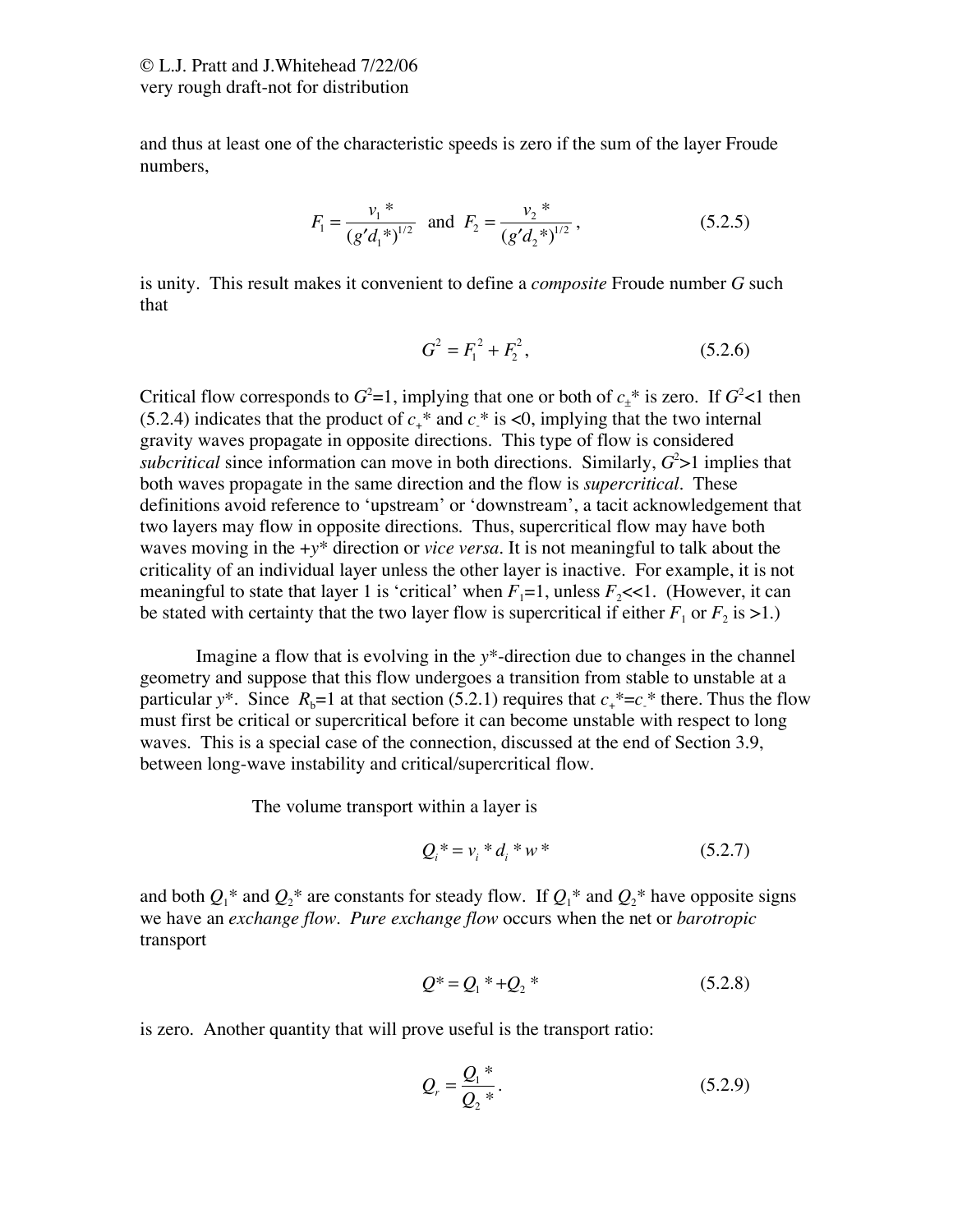The time-dependent continuity equation for a particular layer, which may be obtained by integrating (5.1.7) across the channel, is

$$
w\frac{\partial d_i^*}{\partial t^*} + \frac{\partial Q_i^*}{\partial y^*} = 0.
$$

 An important constraint on the barotropic transport can be formulated by adding together the time-dependent continuity equations for each layer. Noting that  $d_1^* + d_2^*$  depends only on *y:*

$$
\frac{\partial (d_1^* + d_2^*)}{\partial t^*} = w^{*^{-1}} \frac{\partial Q^*}{\partial y^*} = 0.
$$

The total transport  $Q^*$  *is* therefore a function of  $t^*$  only. It follows that  $Q$  is constant in time if this is so at any section.

Steady solutions are normally calculated using the internal Bernoulli equation (5.1.17). In thinking about the various solutions, it often helps to imagine that the channel is connected to an infinitely wide basin where the layer depths  $d_{1\infty}$  \* and  $d_{2\infty}$  \* are non-zero and where the flow is therefore quiescent. If  $h^*=0$  in this basin then

$$
\Delta B^* = g' d_{2\infty}^* . \tag{5.2.10}
$$

If a hydraulic jump occurs within the channel, the value of  $\Delta B^*$  will generally change across the jump.

At this stage, the mathematical problem for the steady two-layer flow involves four variables (the depth and velocity in each layer) governed by two continuity equations (5.2.7), the internal Bernoulli equation (5.1.17), and the geometric constraint

$$
d_1^*(y^*) + d_2^*(y^*) + h^*(y^*) = z_T^* \tag{5.2.11}
$$

resulting from the rigid-lid assumption. It is possible to reduce the algebra to a single equation for one of the layer thicknesses and sketch solution curves analogous to that shown in Figure 1.4.Another approach is to reduce the algebra to two equations in two variables and sketch solution curves in the two-dimensional space of these variables. The choice of method is largely one of personal preference. Our preference is for the second approach, as developed by Armi (1986) using the layer Froude numbers as the dependent variables. Following his formulation, the layer depths and velocities may be written in terms of  $F_1$  and  $F_2$  using

$$
d_i^* = \frac{Q_i^{*^{2/3}}}{g'^{1/3}F_i^{2/3}w^{*^{2/3}}}
$$
 and  $v_i^* = \left(\frac{Q_i^* g'}{w^*}\right)^{1/3} F_i^{2/3}.$  (5.2.12a,b)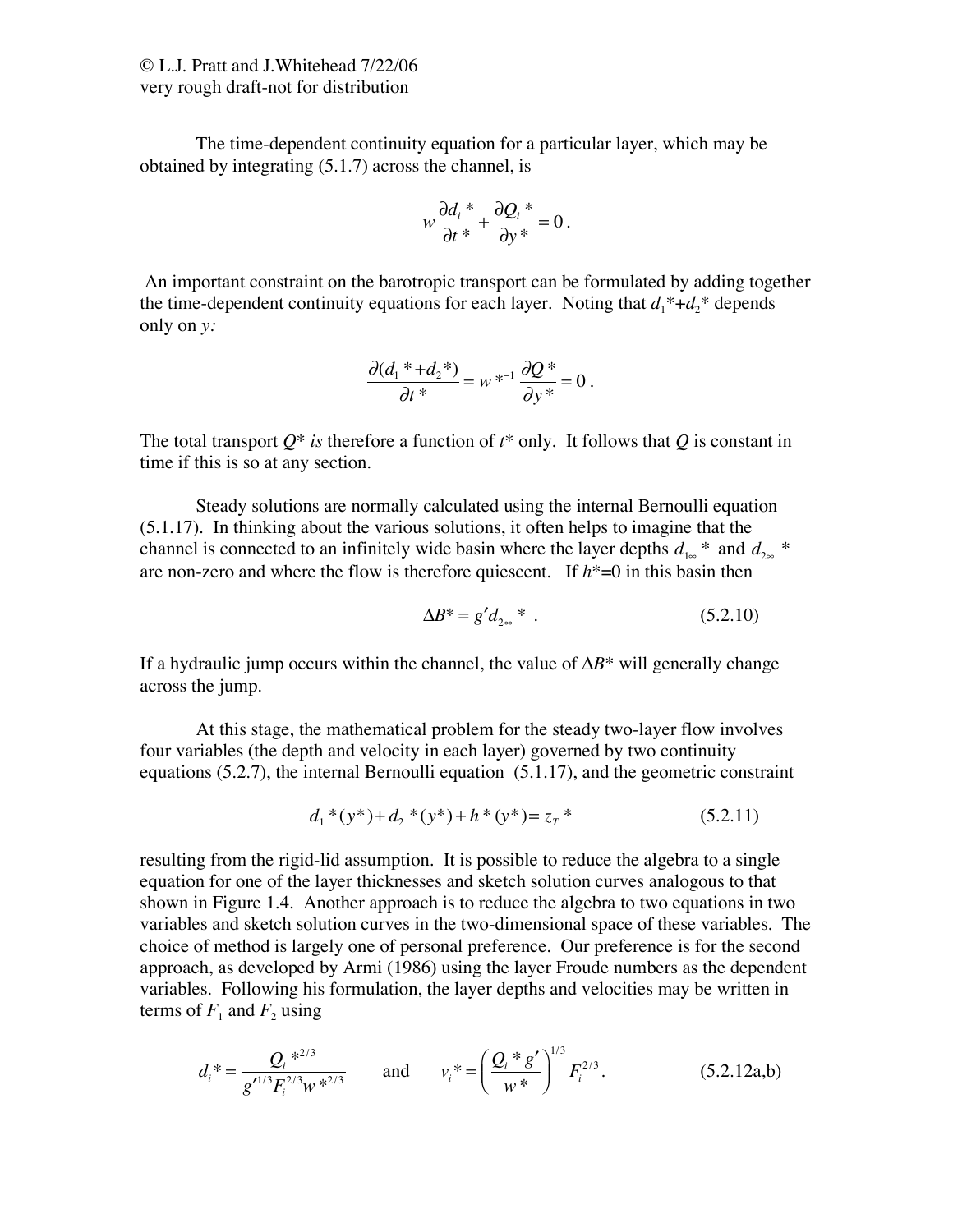Making these substitutions and using (5.2.11) allows (5.1.17) to be written in the form

$$
G_1(F_1, F_2; h^*, w^*) = \left(\frac{g'Q_1^*}{w^*}\right)^{2/3} \left(\frac{1}{2}F_1^{4/3} - \frac{1}{2}Q_r^{-2/3}F_2^{4/3} + F_1^{-2/3}\right) + \Delta B^* - g'z_T^* = 0.
$$
\n(5.2.13)

Furthermore, (5.2.11) itself can be rewritten as

$$
G_2(F_1, F_2; h^*, w^*) = Q_r^{2/3} F_1^{-2/3} + F_2^{-2/3} - (z_r^* - h^*) g'^{1/3} w^{2/3} Q_2^{2/3} = 0.
$$
 (5.2.14).

Using the two-variable generalization of Gill's approach, the critical condition may be calculated using (1.5.9), which leads to

$$
\frac{\partial G_1}{\partial F_1} \frac{\partial G_2}{\partial F_2} - \frac{\partial G_1}{\partial F_2} \frac{\partial G_2}{\partial F_1} = 0.
$$
 (5.2.15)

The reader may wish to verify that application to (5.2.13) and (5.2.14) yields the result  $G<sup>2</sup>=1$ , the condition for stationary disturbances derived from the wave speed formula.

The regularity condition that must hold at a critical section can be obtained by applying (1.5.11), which leads to

$$
\frac{\partial \mathcal{G}_1}{\partial \gamma_i} \left( \frac{\partial \mathcal{G}_2}{\partial y} \right)_{\gamma_1, \gamma_2} - \frac{\partial \mathcal{G}_2}{\partial \gamma_i} \left( \frac{\partial \mathcal{G}_1}{\partial y} \right)_{\gamma_1, \gamma_2} = 0 \quad (i=1 \text{ or } i=2), \tag{5.2.16}
$$

with the functions  $G_1$  and  $G_2$  defined by (5.2.13) and (5.2.14) and  $\gamma_1 = F_1^{2/3}$  and  $\gamma_2 = F_2^{2/3}$ , or any other set of suitably defined functions and variables. Exercise 2 guides the reader through a choice that minimizes the algebraic manipulations. The resulting condition is

$$
[v_2^{*2} (y_c) - v_1^{*2} (y_c^*)] \frac{dw^*}{dy_c^*} - g' w^* (y_c^*) F_2^2 \frac{dh^*}{dy_c^*} = 0, \qquad (5.2.17)
$$

where  $y_c^*$  denotes the position of the critical section. If  $w^*$  is constant, critical sections must occur at a point where  $\partial h * / \partial y^* = 0$ . In our previous, single-layer examples such points were generally restricted to sills. Later we will show that two-layer critical flow can also occur on a level part of the channel away from an obstacle. If *h*\* is constant but  $w^*$  varies, then critical flow can occur as before where  $\partial w^* / \partial y^* = 0$ , as at a narrows, or where  $v_1$ <sup>\*2</sup> =  $v_2$ <sup>\*2</sup>. The latter possibility was first identified by Wood (1968) and the corresponding control section is called a *virtual control*. If the flow is unidirectional  $(v_1^* v_2^* > 0)$  the shear velocity  $(v_1^* v_2^*)$  is zero at such a control. A novel aspect of the virtual control is that it can occur where the channel width is changing, and we will later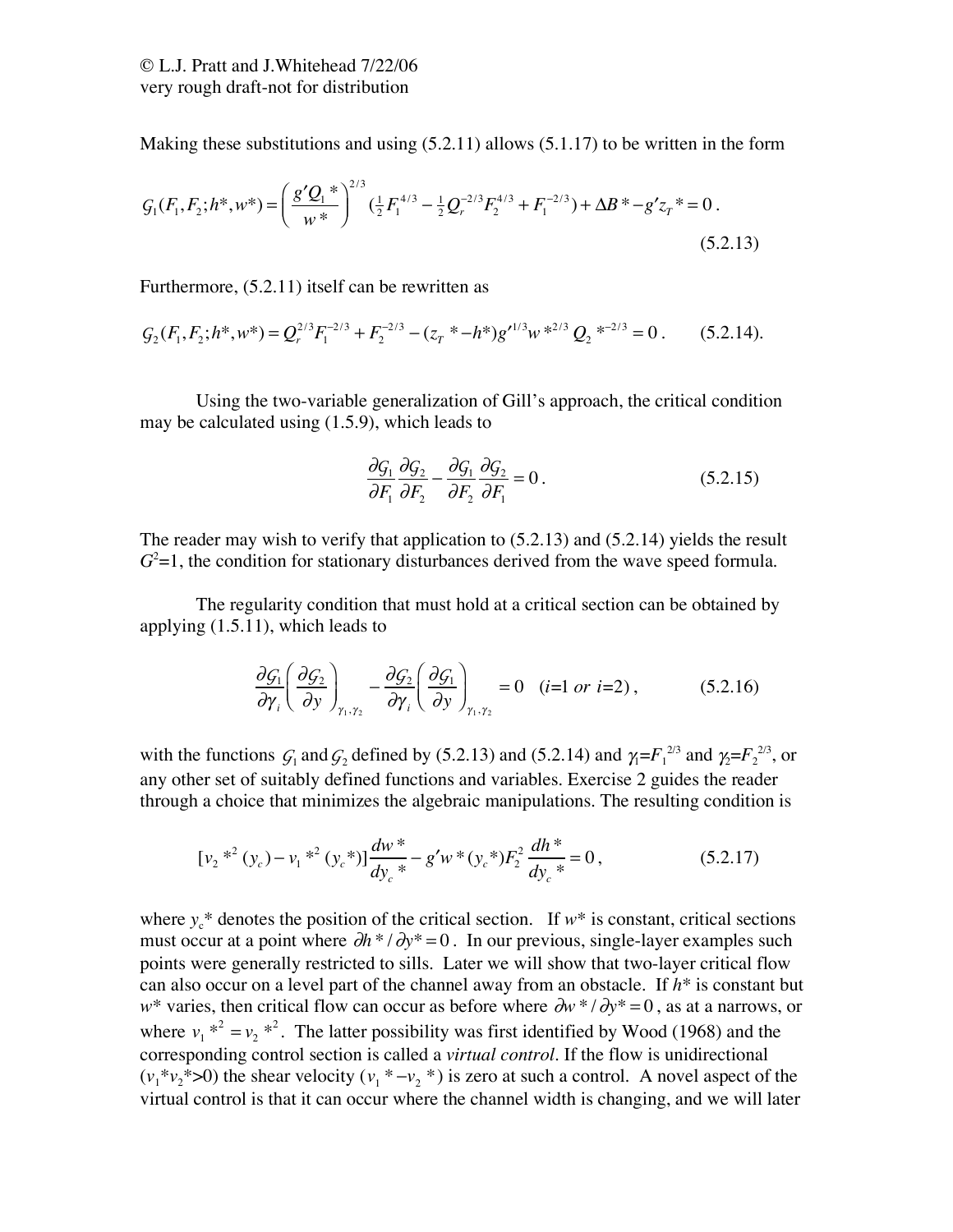## © L.J. Pratt and J.Whitehead 7/22/06 very rough draft-not for distribution

show that  $w^*$  must, in fact, be decreasing. The position  $y_c^*$  of the control depends on the flow itself and is not locked to a particular width.

An advantage of the Froude number plane representation is that critical flow lies along the diagonal line  $F_1^2 + F_2^2 = 1$  (Figure 5.2.1). In the triangular region to the lower left of the diagonal the flow is subcritical. Above, the flow is supercritical. Some of the flow states in the supercritical range may be unstable with respect to long waves. The condition for stability (5.2.2) can be written in terms of the layer Froude numbers using (5.2.12) and the resulting threshold curve

$$
[Q_r^{1/3}F_1^{2/3} - F_2^{2/3}]^2 - Q_r^{2/3}F_1^{-2/3} - F_2^{-2/3} = 0
$$
 (5.2.18)

is plotted in Figure 2a for  $Q_i$ =-1 (pure exchange flow). The threshold curve for  $Q_i$ =1 lies well above the critical diagonal and out of the range of the plot. An exchange flow state corresponding to any point lying above the (5.2.18) curve is formally unstable, though it remains to be seen whether such states are members of realizable solutions for reasonable upstream conditions.

The Froude number plane is not the only vehicle for representing solutions to two-layer flow. A reader seeking alternatives may wish to consult Dalziel (1991) or Baines (1995).

## **Exercises**

1) Show that application of (5.2.15) to (5.2.13) and (5.2.14) leads to the critical condition  $G^2$ =1. (Hint: notice that  $F_1, F_2$ , and  $w^*$  only enter these relations in 2/3 power or 4/3 powers.)

2) Derive the regularity condition (5.2.17) as follows:

(a) Use the layer velocities  $v_1^*$  and  $v_2^*$  as independent variables and define functions  $\mathcal{G}_1$  and  $\mathcal{G}_2$  written solely in terms of these variables (and the geometric variables). This can be accomplished using equations (5.1.17), (5.2.6) and (5.2.11).

(b) Obtain  $(5.2.17)$  by evaluation of  $(1.5.11)$  and use of the functions defined in (a) and the two-layer critical condition.

3) Show that when critical flow occurs at a sill (where  $dh^*/dy^* = 0$ ,  $d^2h^*/dy^{*2} < 0$ ) that a supercritical to subcritical (or vice versa) transition must occur. That is, the flow cannot remain subcritical on either side of the sill.

## **Figure Captions**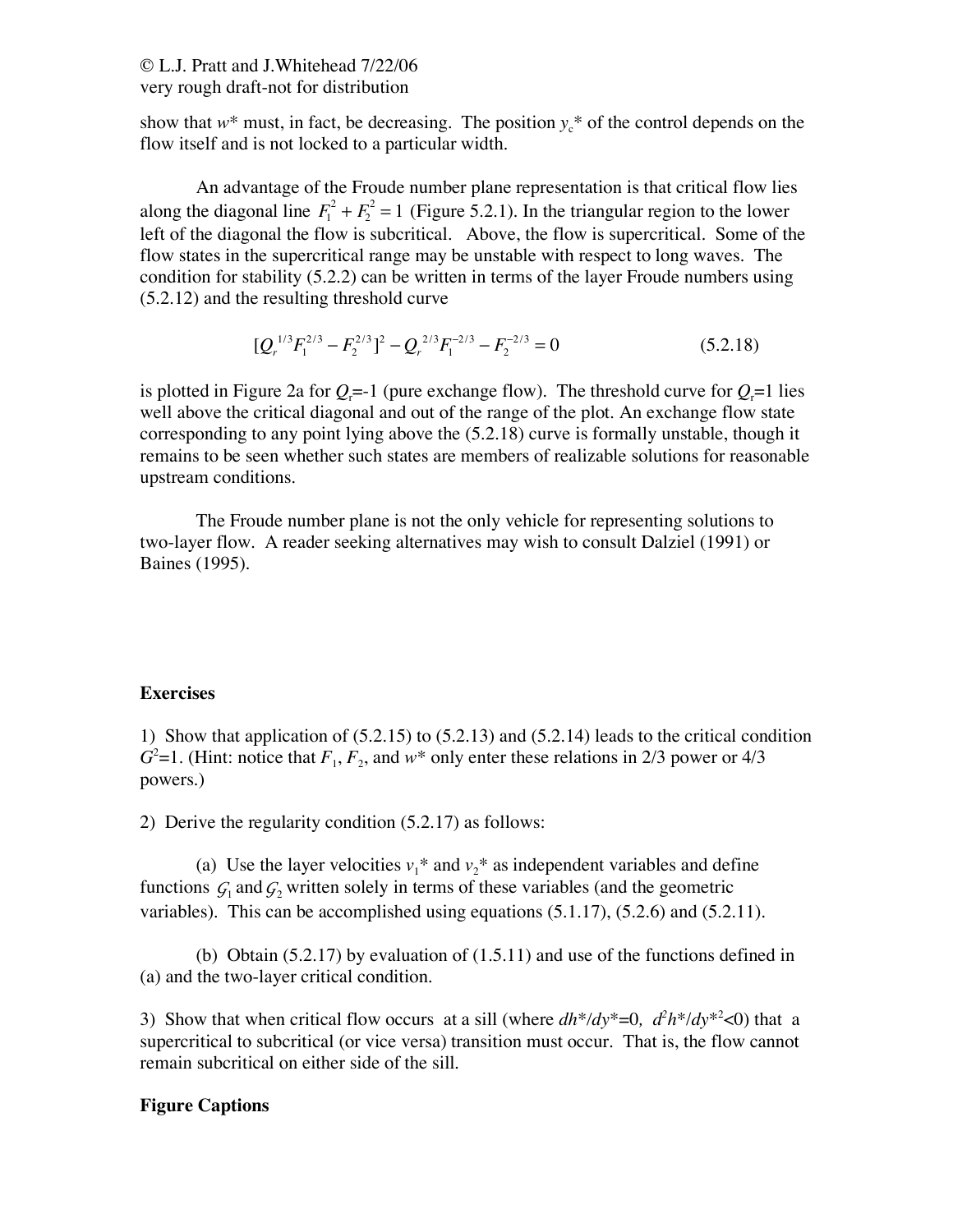© L.J. Pratt and J.Whitehead 7/22/06 very rough draft-not for distribution

Figure 5.2.1 The critical diagonal and the long-wave stability threshold in the Froude number plane. (From Armi, 1986)